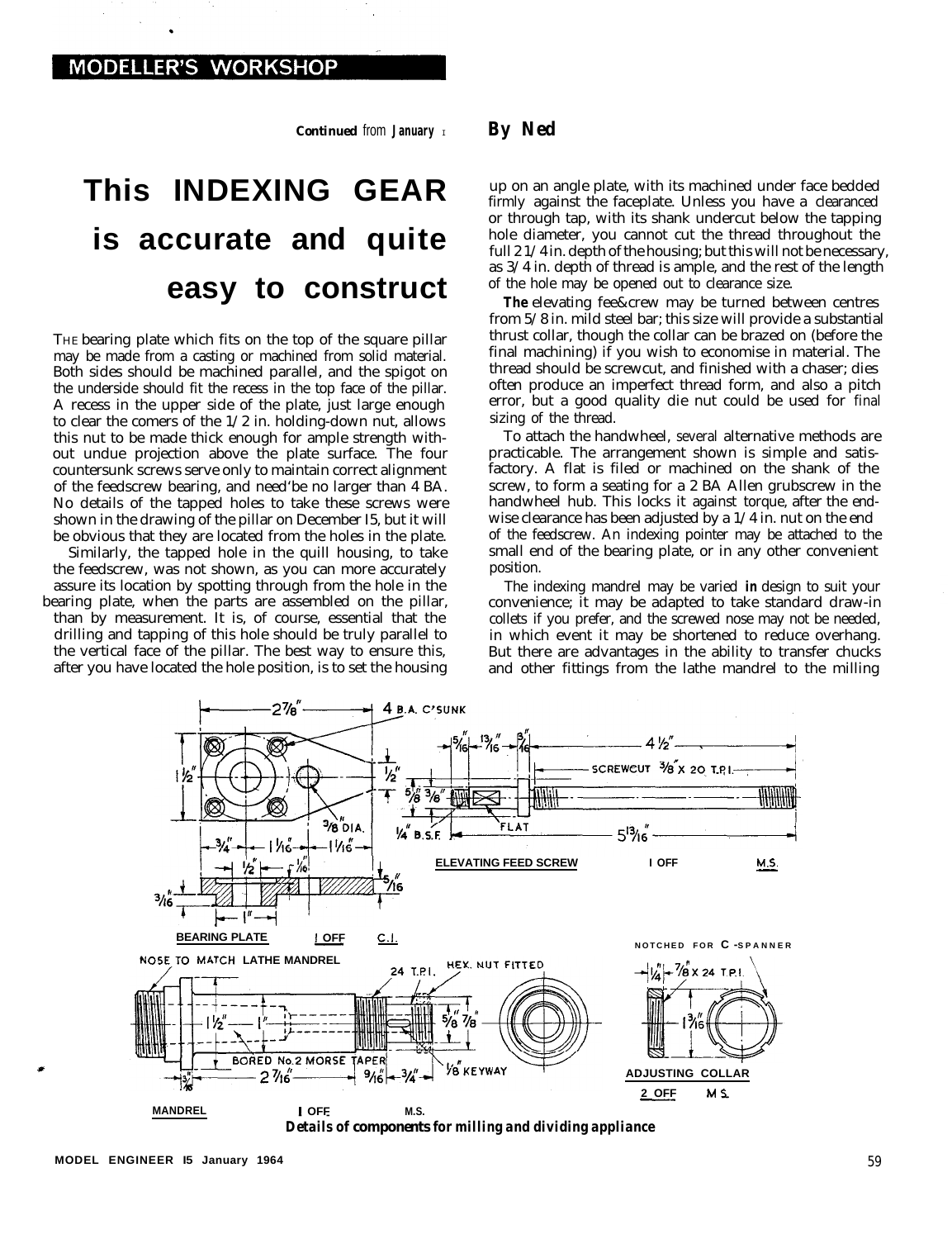appliance: the Morse taper socket allows either taper-shank standard arbors and cutters, or the patent Myford collets, to be used. A hole of appropriate size may be drilled right through the mandrel, to take a drawbar which will prevent slacking-off of arbors or cutters.

Whatever internal machining operations are carried out on the mandrel, it is extremely important that their concentric truth with the outer bearing surface should be preserved. Some constructors may prefer to carry out all external machining first, and then set up the mandrel, with the aid of a fixed steady on the outer end, for boring the Morse taper socket or collet seating. Another method is to carry out the boring operations first, and then mount the work-<br>piece on a specially formed mandrel for external machining.

Details of thread and register dimensions for the mandrel nose will, of course, depend on the lathe to which the appliance is fitted. For the Myford ML7 or Super-7, the thread is 1-1/8 in. dia. X 12 t.p.i., and the register is 1-1/4 in. dia. The threads at the outer end of the mandrel, 7/8 in. and 5/8 in. dia., are both specified as 24 t.p.i., as this is a convenient pitch, eliminating any picking-up difficulties. But if you have dies and taps for other fine threads, such as brass pipe standard (26 t.p.i.), you may use them. The bearing surface of the mandrel must be dead smooth and parallel; it may be finished by the use of a ring lap. A key of suitable size for locating the lathe change wheels used for indexing may be fitted to a keyway cut bv end-milling as shown, or by **a** side mill or Woodruffe cutter.

sleeve bearing to be carried out at one setting. The bore should be' finished to a smooth running fit for the mandrel , and the outside to a close fit in the bore of the quill housing. I recommend lapping for final fitting. After parting off, facing the end, and forming a radius or chamfer in the mouth of the bore, to clear the fillet on the shoulder of the mandrel, make a sawcut about halfway along the sleeve from the large end. You can then firmly lock the mandrel against rotation by clamping the sleeve in the quill. Slackening the setscrew of the quill at this end allows the mandrel to be turned, while the sleeve is still firmly held against rotation by the other setscrew.

## Making the fittings

The banjo casting is set up on the faceplate for boring, and facing the clamp end; this should be a close fit on the tail end of the bearing sleeve. After drilling and tapping the hole for the clamp screw, and spot facing the outer end of the lug, make a radial sawcut. The slot in the arm of the banjo is cast-in but, will call for some trimming, to allow the stud of the plunger housing to slide in it. Facing of the sides to a true parallel surface may be carried out while the casting is set up for boring, or by clamping it on a mandrel afterwards. When the banjo is fitted to the sleeve, only moderate tightening of the clamp screw should -be required to fix it immovably, while loosening it allows it to be adjusted to the most convenient angle for indexing.

A plunger with the end shaped to form a detent, to engage



The collars for end-clearance adjustment of the mandrel may be machined in one piece, including the milling of the notches in the outer edge, and finally parted off. It is important that no burrs should be left to interfere with the true seating of the faces. Instead of notches, holes for a tommy bar or pin-spanner may be used. So that the mandrel and its bearing assembly can be withdrawn from the quill housing without affecting adjustment, the collars cannot be made larger in diameter than the bore of the housing; it is therefore difficult to apply other methods of adjustment, such as a single split-clamped or grubscrewed collar.

A casting with allowance for chucking at the large end will permit both external and internal machining of the



the teeth of any gear wheels employed for indexing, is carried in a housing machined from mild steel or other convenient material. The bore in which the plunger slides must be parallel with the surface which bears against the side of the banjo. It must be dead smooth and parallel. I recommend a D-bit for finishing it. This surface and the surface of the plunger may both be fitted by lapping. While the plunger must slide freely, no slackness can be tolerated if accuracy of indexing is expected. If you are clever enough to fit the plunger so neatly that air is compressed, so much the better-you can easily drill a hole in the housing to release the air !

Both ends of the housing are turned concentric with the bore, 1/2 in. diameter for a distance of 3/8 in. At the outer end, a cross slot is cut, 1/16 in. wide, in one side only. The base surface of the housing is drilled and tapped squarely to take a 3/8in. BSF double-ended stud with a central collar 3/4 in. diameter. After this has been tightly screwed in position, the sides are milled or filed away to a width of  $3/\hat{8}$  in., to fit the slot in the banjo. If you prefer, you may machine the housing in one piece with an extension to take the place of the separate stud-taking care to face the seating surface truly, so that it beds flat against the banjo.